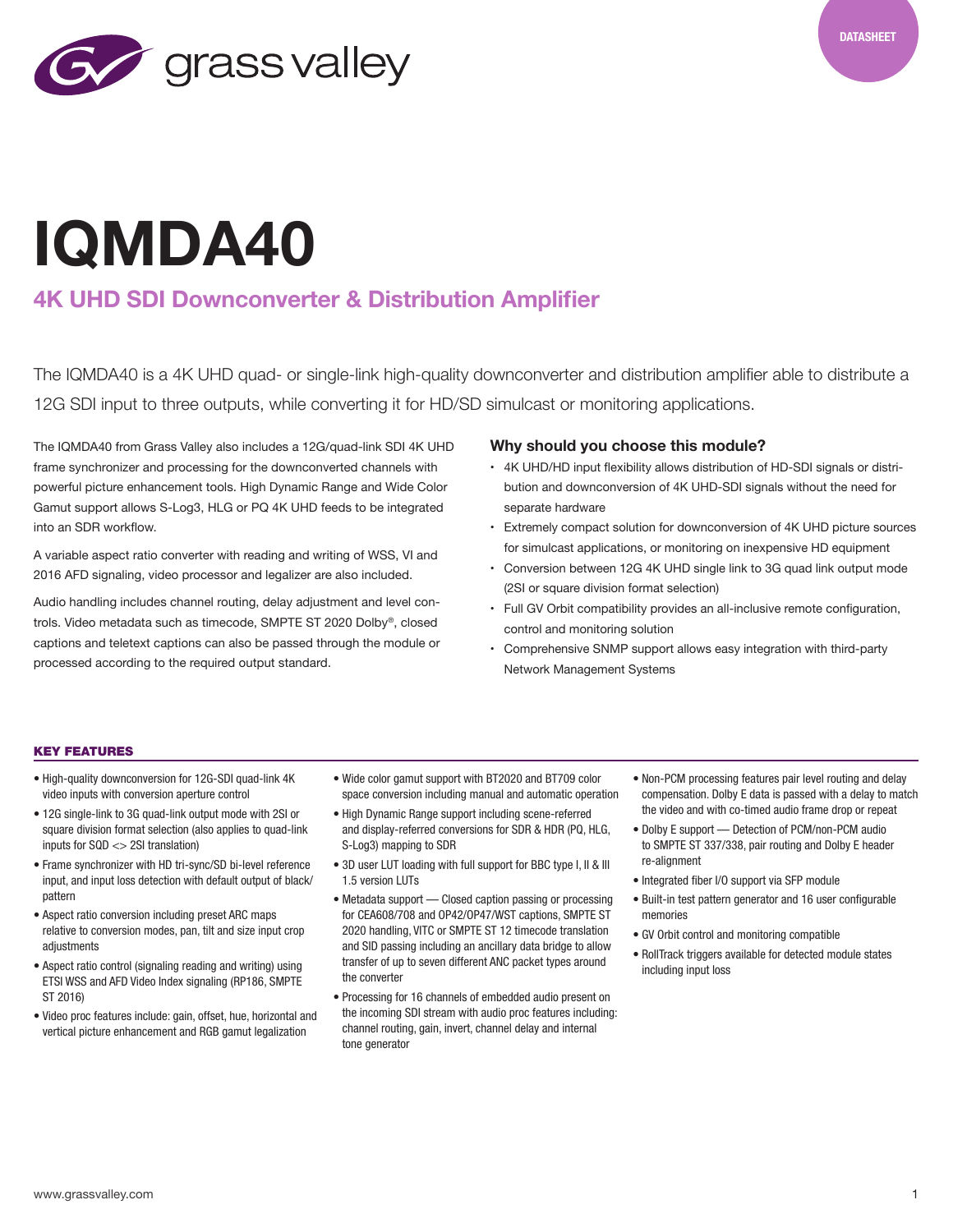#### SPECIFICATIONS

#### **Inputs & Outputs**

SDI bidirectional inputs/outputs: 4 (12G/3G/1.5G/SMPTE ST 270)

4 (3G/1.5G/SMPTE ST 270)

Input cable length:

Up to 44m Belden 1694A @ 12 Gb/s

Up to 150m Belden 1694A @ 3 Gb/s

Up to 180m Belden 1694A @ 1.5 Gb/s

>350m Belden 1694A @ 270 Mb/s

#### Standards:

SD: 525, 625, 270 Mb/s SD-SDI SMPTE ST 259

HD: 720 50/59.94/60p, 1080 25/29/30i, 1.5 Gb/s HD-SDI SMPTE ST 292/SMPTE ST 299

3G: 1080/2160 (quad) 50/59.94/60p, 3 Gb/s HD-SDI, SMPTE ST 425 level A, dual-link level B

12G: 2160 50/59.94/60p (2SI) (input on BNC 1 only), 12 Gb/s UHD-4K SDI, SMPTE ST 2082-10

UHDTV1 video interfaces:

Square division (4x 1.5 Gb/s links) for ≤30 fps

Square division (4x 3 Gb/s links) for  $>$  30 fps Sample interleaved SMPTE ST 425-3 (2x 3 Gb/s links) for ≤30

fps Sample interleaved SMPTE ST 425-5 (4x 3 Gb/s links) for >

30 fps

Analog reference:

1x analog reference Black (HD tri-level and SD bi-level) and blackburst (SD bi-level) selectable from IQH3B frame reference connections or external

#### **Fiber Signal Input**

BNC

Inputs: Up to 2 Optical: 12 Gb/s UHD-SDI, 3 Gb/s HD-SDI, 1.485 Gb/s HD-SDI or 270 Mb/s SD-SDI Connector/format: LC singlemode Standard: SMPTE ST 297-2006

#### Fiber Signal Output

Outputs: Up to 2 Optical: 12 Gb/s UHD-SDI, 3 Gb/s HD-SDI, 1.485 Gb/s HD-SDI or 270 Mb/s SD-SDI Connector/format: LC singlemode Conforms to: SMPTE ST 297-2006

#### **Video Functions**

Input source select: SD/HD/4K UHD-SL BNC1, SD/HD BNC5, UHD-QL, SFP1 Input 4K UHD interface: Auto, 2SI, SDQ Output format: 1080p, 1080i, 720p, 625i, 525i 3G output format: Level A/B Output UHD Interface: 2SI, SQD Sample Interleaved PID: 4K UHD, 3G/HD Output 4K UHD ANC embed: Link 1, all links Output legalization: Off, 700 mV, 721 mV, 735 mV, 746 mV Colorimetry: Auto, BT709, BT2020 Upconvert SDR to SDR color conversion gamma: 2.0,2.4: 2.0, 2.4

#### HDR Processing

HDR bypass support

Internal HDR processing:

Conversion type: Scene referred/display referred Downconvert SDR/HDR modes: SDR, HLG, PQ, S-Log3 Clipping: Hard/soft

## PQ level: 1K, 2K, 4K, 10K

External HDR processing:

User LUT (33-cube 3D LUTs) loading support (32 entries), with full BBC Type I, II & III LUT support

#### Proc amp

Black Level: +100 to -100 mV (0) in 0.8 mV steps Contrast: -6 dB to  $+6$  dB (0) in 0.2 dB steps Saturation: -6  $dB$  to  $+6$   $dB$  (0) in 0.2  $dB$  steps Y Gamma: 0.4 to 1.7 (1) in 0.1 steps

#### Enhancement

Filter: Vertical and horizontal filters with preset normal, narrow or wide settings

Nonlinear enhancer:

Frequency band selection: med, high Six preset enhancement modes

Color corrector:

RGB lift: +200 to -200 mV in 0.8 mV steps RGB gain:  $+6.0$  to  $-6.0$  dB in 0.2 mV steps

#### Manual or Automatic ARC

AFD (SMPTE ST 2016), VI (RP186), WSS (L23) SD input format: Normal 4:3, Anamorphic 16:9, Letterbox 14:9, Letterbox 16:9 SD output format: Normal 4:3, Anamorphic 16:9, Letterbox 14:9, Letterbox 16:9 Auto zoom: On/Off Manual zoom: Zoom ±20% Safe area marker: Off, 16:9, 4:3 Manual controls: Size, aspect, pan, tilt Wide range of ARC presets including 702 sample line mode

#### **Audio Functions**

#### Embedded Audio

16-channel embedded audio processing PCM audio processing includes channel level gain and delay compensation, as well as channel level routing/shuffle with audio phase inversion Non-PCM processing features pair level routing and delay

compensation Dolby E data is passed with a delay to match the video and with

co-timed audio frame drop or repeat"

## Audio Shuffle Controls

Input channel 1-16: Disembed 1-16 Output channels 1-16: Processed channels 1-16, tone, silence Invert phase: Channels 1-16

#### Channel Level Controls

Channel 1 to 16 gain: +18 dB to -18 dB in 0.1 dB steps Channel 1 to 16 manual delay: -40 to +200 ms in 1 ms steps Global manual delay: -40 to  $+200$  ms in 1 ms steps

#### Tone

Frequency: 100 Hz to 10 kHz in 100 Hz steps

#### **Metadata**

Closed caption CEA608 <> CEA708 WST/SMPTE RDD08/SMPTE ST 2031 conversion SMPTE ST 2020 embed/de-embed

#### **System**

Default output: Black, Mute Test patterns: Off, black, ramp, bars Ancillary data bridge to allow transfer of up to seven different ANC packet types around the converter Genlock Selection: Frame A, frame B, external, input, freerun Timing: Horizontal and vertical adjustment Timecode Source: LTC, VITC Processing: Follow input, generate

Timecode loss: Freeze, freerun

#### Other Controls

Logging: Input 1-4 name, type, state Genlock state

Output standard

RollTrack Index: Up to 32 RollTrack destinations

RollTrack Sources: unused, input present, input loss, reference OK & loss

**DATASHEET** 

Information window: Video input status, reference status Factory default: Resets all module settings to factory specified default values and clears memories

Default settings: Resets all module settings to factory specified defaults but does not clear memories

Module information – reports following module information: software version, serial number, temperature

#### **Communications**

Remote control via HTML5 web interface, GV Orbit and SNMP

#### **General Specifications**

Connector/format: BNC/75Ω panel jack on standard IQ connector panel

#### Return loss:

>-15 dB (270 Mb/s, 1.5 Gb/s)

>-10 dB (3 Gb/s)

Output jitter: SD-SDI 0.2 UI (10 Hz) / 0.2 UI (1 kHz), 3G/HD-SDI 1.0 UI (10 Hz) / 0.2 UI (100 kHz)

Reference source: External – HD tri-level/SD bi-level/input video syncs

#### Electrical:

panel

Black (HD tri-level and SD bi-level) and blackburst (SD bi-level) SD bi-level – RS170A

HD tri-level – SMPTE ST 240 and SMPTE ST 274 Connector/format: BNC/75Ω panel jack on standard IQ connector

#### Embedded audio handling:

HD: 24-bit synchronous 48 kHz to SMPTE ST 299 SD: 20-bit synchronous 48 kHz to SMPTE ST 272-A

#### Input standard:

(Auto detect) 525, 625

#### 720 50/59.94/60p

1080 50/59.94/60i 1080 50/59.94/60p (levels A and B) 720/1080/2160 23/24/25/29.97/30p 1080 23/24/25/29.97/30 PsF, with film detection and processing

2160 50/59.94/60p (levels A and B)

#### Output standard:

525, 625 720 50/59.94/60p 1080 50/59.94/60i 1080 50/59.94/60p (levels A and B) 720/1080/2160 23/24/25/29.97/30p 1080 23/24/25/29.97 PsF, with film detection and processing 2160 50/59.94/60p (levels A and B)

#### Power Consumption

Module power consumption: 17 PR Max. 18 PR Max. with SFP fitted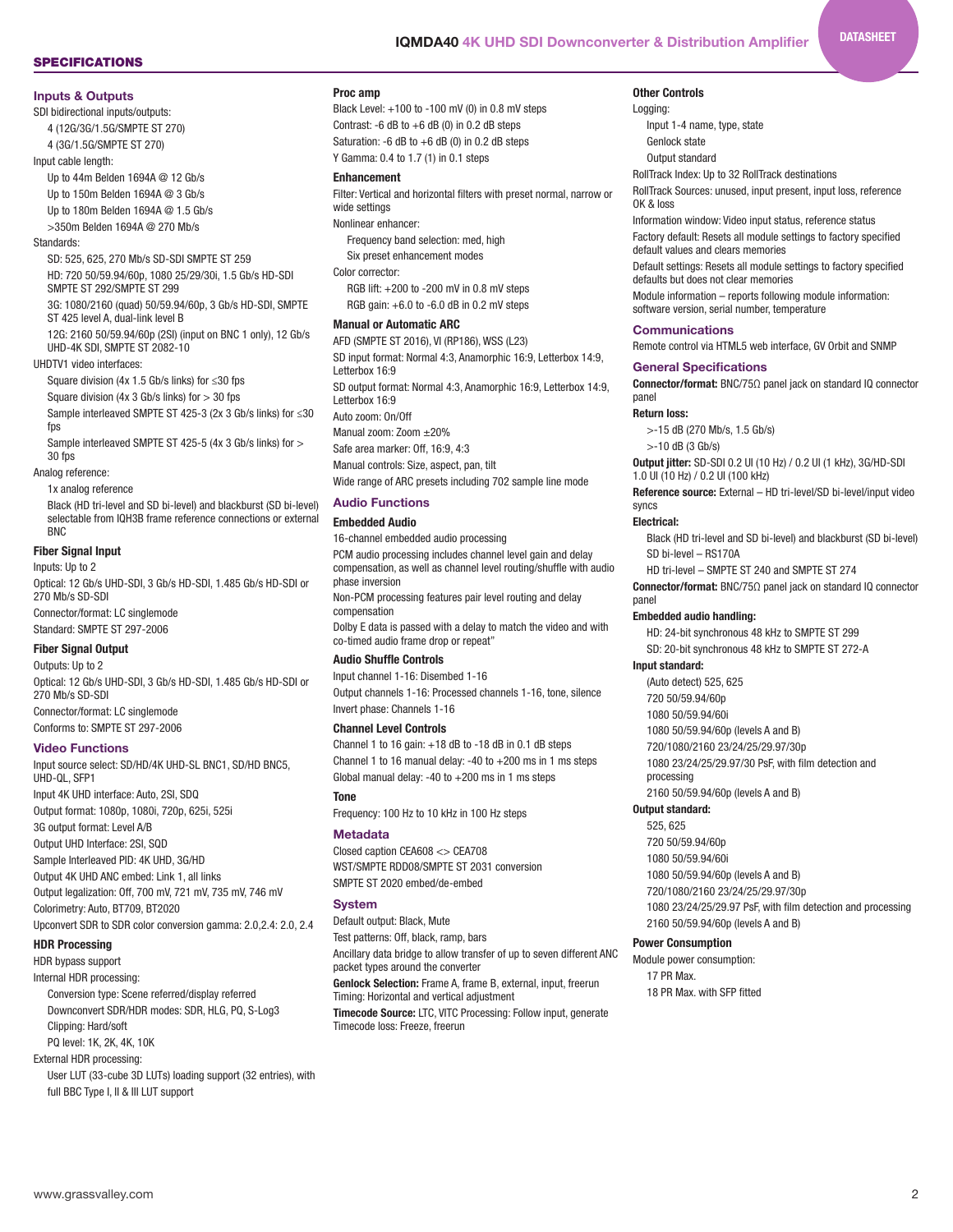## **IQMDA40 4K UHD SDI Downconverter & Distribution Amplifier**

## IQMDA40 INTERFACE OPERATION

Note: The I/O is mode dependent.  $\bullet$  Inputs shown in BLUE

- 
- Processed outputs shown in GREEN
- Loop output shown in ORANGE

| <b>Output</b><br><b>Connection</b> | <b>SD</b> | HD<br>720P (23-60)<br>1080i (50-60)<br>1080p (≤30) | 3G<br>$1080p - A$<br>1080p-B (>30) | 6G<br>2160 $p$ ( $\leq$ 30) | 12G<br>2160p (>30) | <b>Dual Link</b><br>$2160p$<br>$2SI (\leq 30)$ | <b>Quad Link</b><br>$2160p$<br>$2SI (>30)$<br>$SQD (23-60)$ |
|------------------------------------|-----------|----------------------------------------------------|------------------------------------|-----------------------------|--------------------|------------------------------------------------|-------------------------------------------------------------|
| <b>BNC1</b>                        |           |                                                    |                                    |                             |                    |                                                |                                                             |
| <b>BNC 2</b>                       |           | <b>BNC 1 Loop Output</b>                           |                                    |                             |                    |                                                |                                                             |
| <b>BNC3</b>                        |           | <b>BNC 1 Loop Output</b>                           |                                    |                             |                    |                                                |                                                             |
| <b>BNC4</b>                        |           | <b>BNC 1 Loop Output</b>                           |                                    |                             |                    |                                                |                                                             |
| <b>BNC 5</b>                       |           |                                                    |                                    |                             |                    |                                                |                                                             |
| <b>BNC6</b>                        |           |                                                    |                                    |                             |                    |                                                |                                                             |
| <b>BNC 7</b>                       |           |                                                    |                                    |                             |                    |                                                |                                                             |
| <b>BNC8</b>                        |           |                                                    |                                    |                             |                    |                                                |                                                             |
| SFP 1 (Rx)                         |           |                                                    |                                    |                             |                    |                                                |                                                             |
| SFP $1(Tx)$                        |           | <b>BNC 1 Loop Output</b>                           |                                    |                             |                    |                                                |                                                             |
| SFP 2 (Tx)                         |           | <b>BNC 1 Loop Output</b>                           |                                    |                             |                    |                                                |                                                             |

## **Mode 1 – SD/HD/3G up/down/crossconversion**

## **Mode 2 – 4K UHD-QL to SD/HD/3G**

| Output<br>Connection | <b>SD</b> | HD<br>720P (23-60)<br>1080i (50-60)<br>1080p (≤30) | $\begin{array}{c} 36 \\ 1080p-A \\ 1080p-B >30 \end{array}$ | $66$<br>2160p ( $\leq 30$ ) | 12G<br>2160p (>30) | <b>Dual Link</b><br>$2160p$<br>$2SI (\leq 30)$ | <b>Quad Link</b><br>$2160p$<br>$2SI (>30)$<br>$SQD (23-60)$ |
|----------------------|-----------|----------------------------------------------------|-------------------------------------------------------------|-----------------------------|--------------------|------------------------------------------------|-------------------------------------------------------------|
| <b>BNC1</b>          |           |                                                    |                                                             |                             |                    |                                                |                                                             |
| <b>BNC 2</b>         |           |                                                    |                                                             |                             |                    |                                                |                                                             |
| <b>BNC3</b>          |           |                                                    |                                                             |                             |                    |                                                |                                                             |
| <b>BNC4</b>          |           |                                                    |                                                             |                             |                    |                                                |                                                             |
| <b>BNC 5</b>         |           |                                                    |                                                             |                             |                    | Channel 1                                      | Channel 1                                                   |
| <b>BNC6</b>          |           |                                                    |                                                             |                             |                    | <b>Channel 2</b>                               | <b>Channel 2</b>                                            |
| <b>BNC 7</b>         |           |                                                    |                                                             |                             |                    |                                                | Channel 3                                                   |
| <b>BNC 8</b>         |           |                                                    |                                                             |                             |                    |                                                | Channel 4                                                   |
| SFP 1 (Rx)           |           |                                                    |                                                             |                             |                    |                                                |                                                             |
| <b>SFP 1 (Tx)</b>    |           |                                                    |                                                             |                             |                    |                                                |                                                             |
| SFP 2 (Tx)           |           |                                                    |                                                             |                             |                    |                                                |                                                             |

## **Mode 3 – 4K UHD-SL to SD/HD/3G**

| <b>Output</b><br><b>Connection</b> | <b>SD</b> | HD<br>720P (23-60)<br>1080i (50-60)<br>1080p (≤30) | 3G<br>$1080p-A$<br>$1080p-B (>30)$ | 6G<br>2160p $(\leq 30)$  | 12G<br>2160p (>30)       | <b>Dual Link</b><br>$2160p$<br>$2SI (\leq 30)$ | <b>Quad Link</b><br>$2160p$<br>$2SI (>30)$<br>$SQD (23-60)$ |
|------------------------------------|-----------|----------------------------------------------------|------------------------------------|--------------------------|--------------------------|------------------------------------------------|-------------------------------------------------------------|
| <b>BNC1</b>                        |           |                                                    |                                    |                          |                          |                                                |                                                             |
| <b>BNC 2</b>                       |           |                                                    |                                    |                          | <b>BNC 1 Loop Output</b> |                                                |                                                             |
| <b>BNC3</b>                        |           |                                                    |                                    | <b>BNC 1 Loop Output</b> |                          |                                                |                                                             |
| <b>BNC4</b>                        |           |                                                    |                                    | <b>BNC 1 Loop Output</b> |                          |                                                |                                                             |
| <b>BNC 5</b>                       |           |                                                    |                                    |                          |                          |                                                |                                                             |
| <b>BNC6</b>                        |           |                                                    |                                    |                          |                          |                                                |                                                             |
| <b>BNC 7</b>                       |           |                                                    |                                    |                          |                          |                                                |                                                             |
| <b>BNC 8</b>                       |           |                                                    |                                    |                          |                          |                                                |                                                             |
| SFP 1 (Rx)                         |           |                                                    |                                    |                          |                          |                                                |                                                             |
| <b>SFP 1 (Tx)</b>                  |           |                                                    |                                    | <b>BNC 1 Loop Output</b> |                          |                                                |                                                             |
| SFP 2 (Tx)                         |           |                                                    |                                    | <b>BNC 1 Loop Output</b> |                          |                                                |                                                             |

## DATASHEET